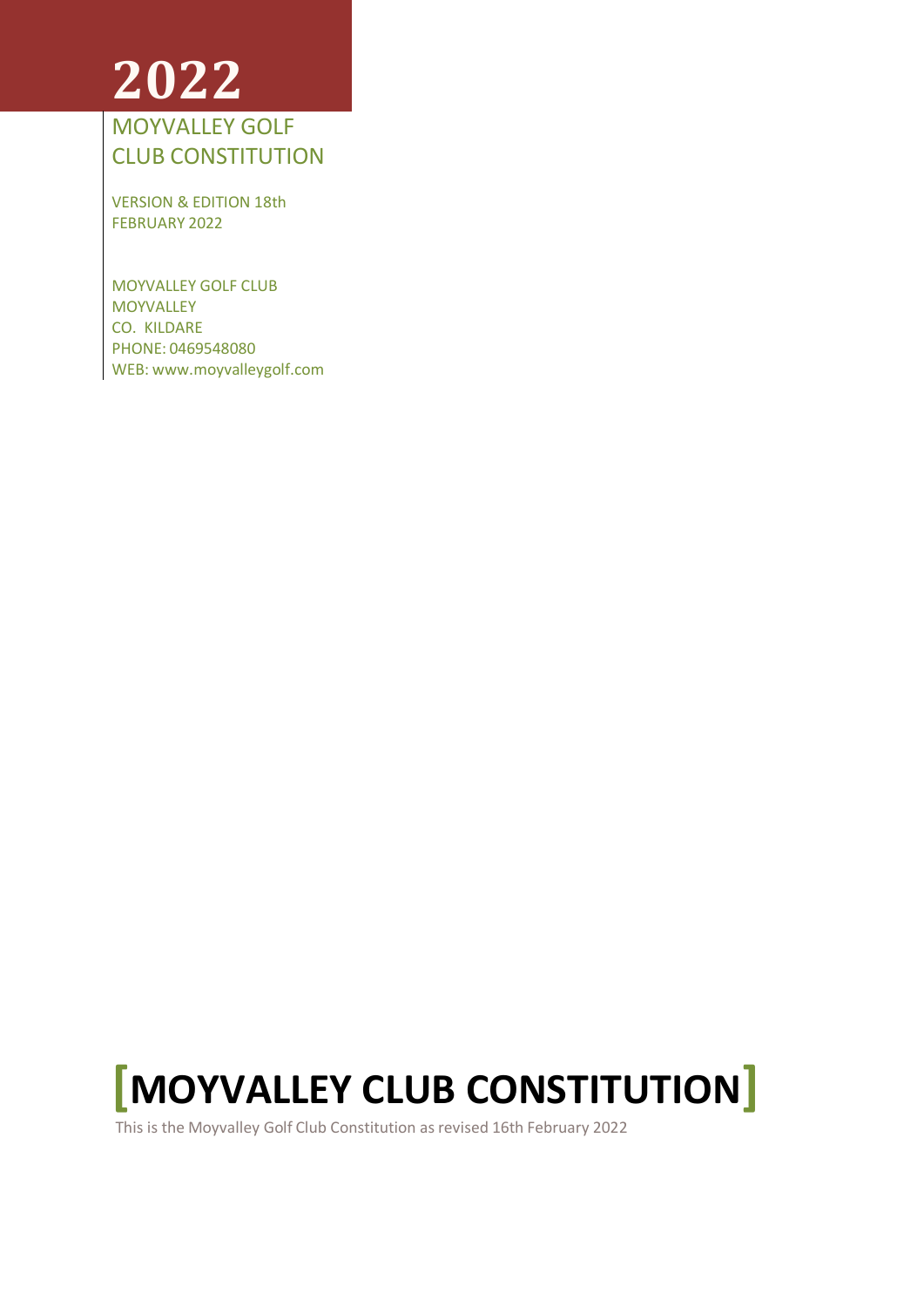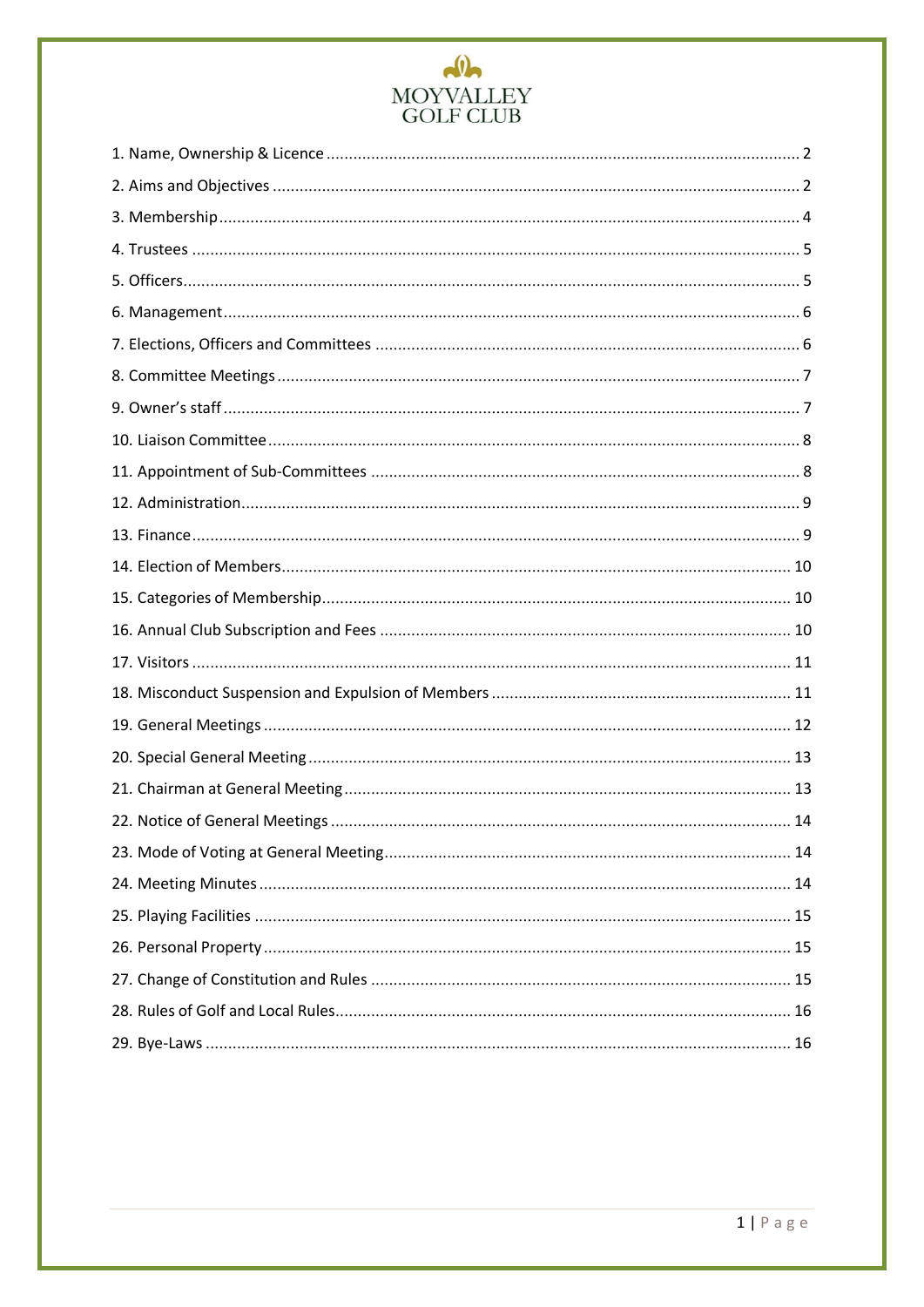

# <span id="page-2-0"></span>**1. Name, Ownership & Licence**

1.1. The name of the club shall be Moyvalley Golf Club. This name shall be the common name by which both the men's and ladies' club shall be individually and collectively known.

1.2. The address of the club is Moyvalley, Co. Kildare.

1.3. The land, clubhouse and associated facilities (the "Facilities") on which the Moyvalley Golf Course and clubhouse have been constructed and the company which operates same, Moyvalley Hotel & Golf Resort Ltd shall hereinafter be referred to as the "Owner" (which expression shall include its successors)

1.4. The Club accepts that the name Moyvalley Golf Club and all associated logos and intellectual property rights relating thereto belong exclusively to the Owner and are exclusively reserved for the use of the Club from time to time licensed by the Owner to use the Facilities.

1.5. The Club will use the Facilities under the terms agreed under the Moyvalley Golf Club Access Agreement granted by the Owner to the Golf Club for that purpose strictly subject to the terms and conditions therein. In the event of the Access Agreement being revoked by the Owner (and subject to the notice period specified within the Access Agreement) for any reason the Club shall notify GolfIreland forthwith.

1.6. The Club accepts that the Licence to be granted by the Owner to the Club to use the facilities will not entitle the Club to any legal interest in the Facilities but creates a Licence to use the Facilities only, terminable at the will of the Owner.

1.7. The Licence shall be held by and executed for and on behalf of the Club by the Trustees appointed by the Club under clause 4 of these Rules.

# <span id="page-2-1"></span>**2. Aims and Objectives**

2.1. The men's club shall:-

2.1.1. Promote the amateur game of golf amongst its members.

2.1.2. Apply for affiliation of the GolfIreland and undertake to accept and abide by the Constitution and Bye-Laws of such GolfIreland.

2.1.3. Pay on every 1<sup>st</sup> January a per capita subscription to GolfIreland and a per capita levy to its Provincial Council on every male playing member (except Honorary, Student and/or Junior/ Juvenile) of the Club at the end of its last financial year.

2.1.4. Accept and apply the Standard Scratch Score and Handicapping Scheme as prescribed by the GolfIreland and such rules there under as may be required to be implementedfrom time to time by the GolfIreland.

2.1.5. Accept and recognise the Royal and Ancient Golf Club of St. Andrews as the sole authority for prescribing and implementing the Rules of Golf and the Rules of Amateur Status.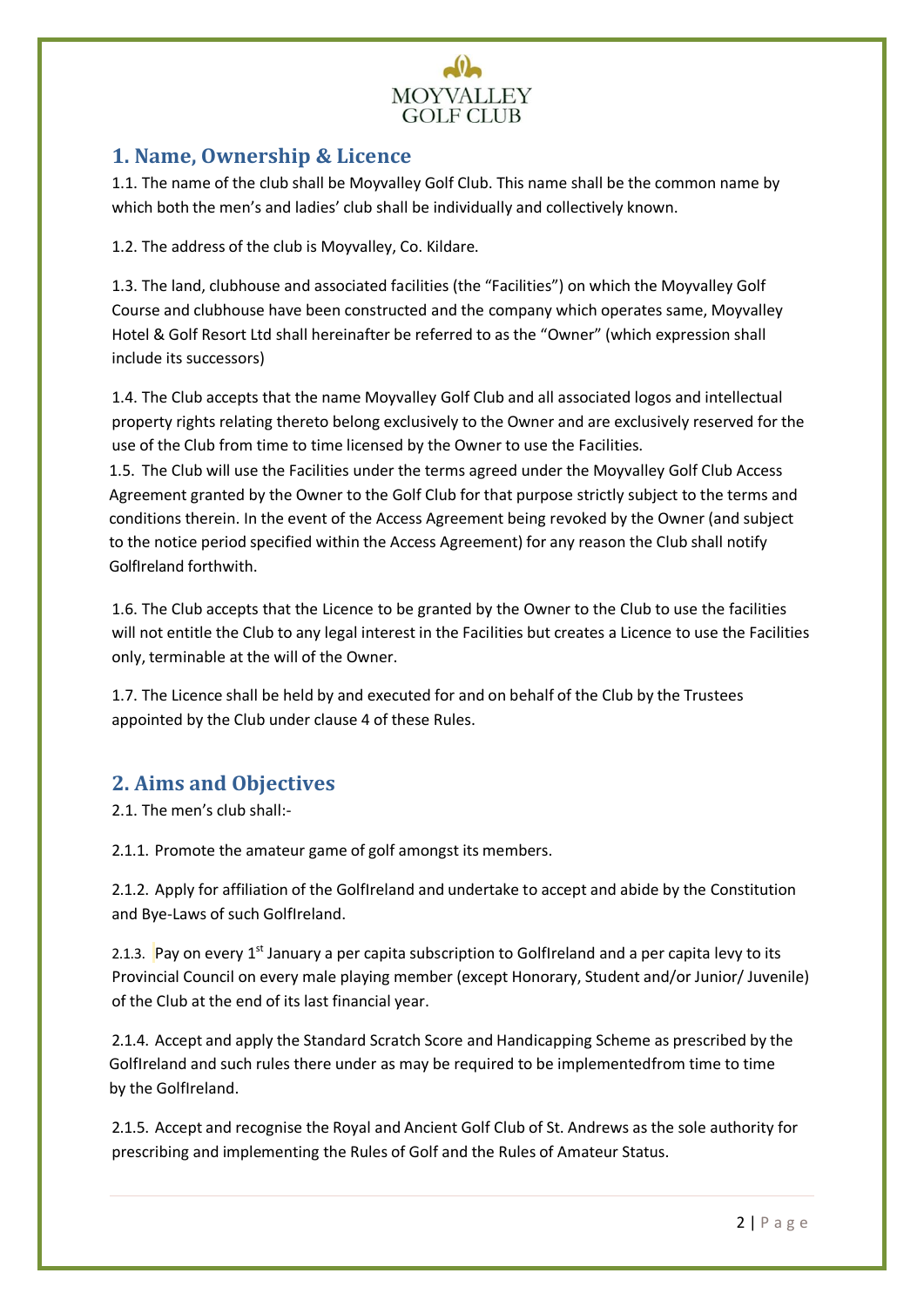

2.1.6 Adopt and implement the junior policy of GolfIreland.

2.1.7. Maintain an accurate register of all members on GolfIreland and Moyvalley Golf Club systems.

2.1.8. To provide competitive opportunities for members in local and national competitions throughout the year.

2.1.9. To provide coaching opportunities for all members.

2.1.10. To promote health and fitness of club members.

2.2.11. To provide social functions for club members.

2.1.12. To uphold the values and etiquette laid down in the game of golf.

2.2. The ladies' club shall:-

2.2.1. Promote the amateur game of golf amongst its members.

2.2.2. Apply for affiliation to the GolfIreland and undertake to accept and abide by theArticles, Bye-Laws and Regulations of the ILGU.

2.2.3. Pay on every 1st January a per capita subscription on every female playing member (except Honorary, Student and/or Junior/Juvenile) of the Club at the end of its last financial year, which fee must not be less than the fee equivalent to a minimum of 15 members.

2.2.4. Accept and apply the Standard Scratch Score and Handicapping Scheme as prescribed by the GolfIreland and abide by the Articles, Bye Laws and Regulations of the GolfIreland.

2.2.5. Accept and recognise the Royal and Ancient Golf Club of St. Andrews as the sole authority for prescribing and implementing the Rules of Golf and the Rules of Amateur Status.

2.2.6. Adopt and implement the junior policy of GolfIreland.

2.2.7. Maintain an accurate register of all members GolfIreland and Moyvalley Golf Club systems

2.2.8. To provide competitive opportunities for members in local and national competitions throughout the year.

2.2.9. To provide coaching opportunities for all members.

2.2.10. To promote health and fitness of club members.

2.2.11. To provide social functions for club members.

2.2.12. To uphold the values and etiquette laid down in the game of golf.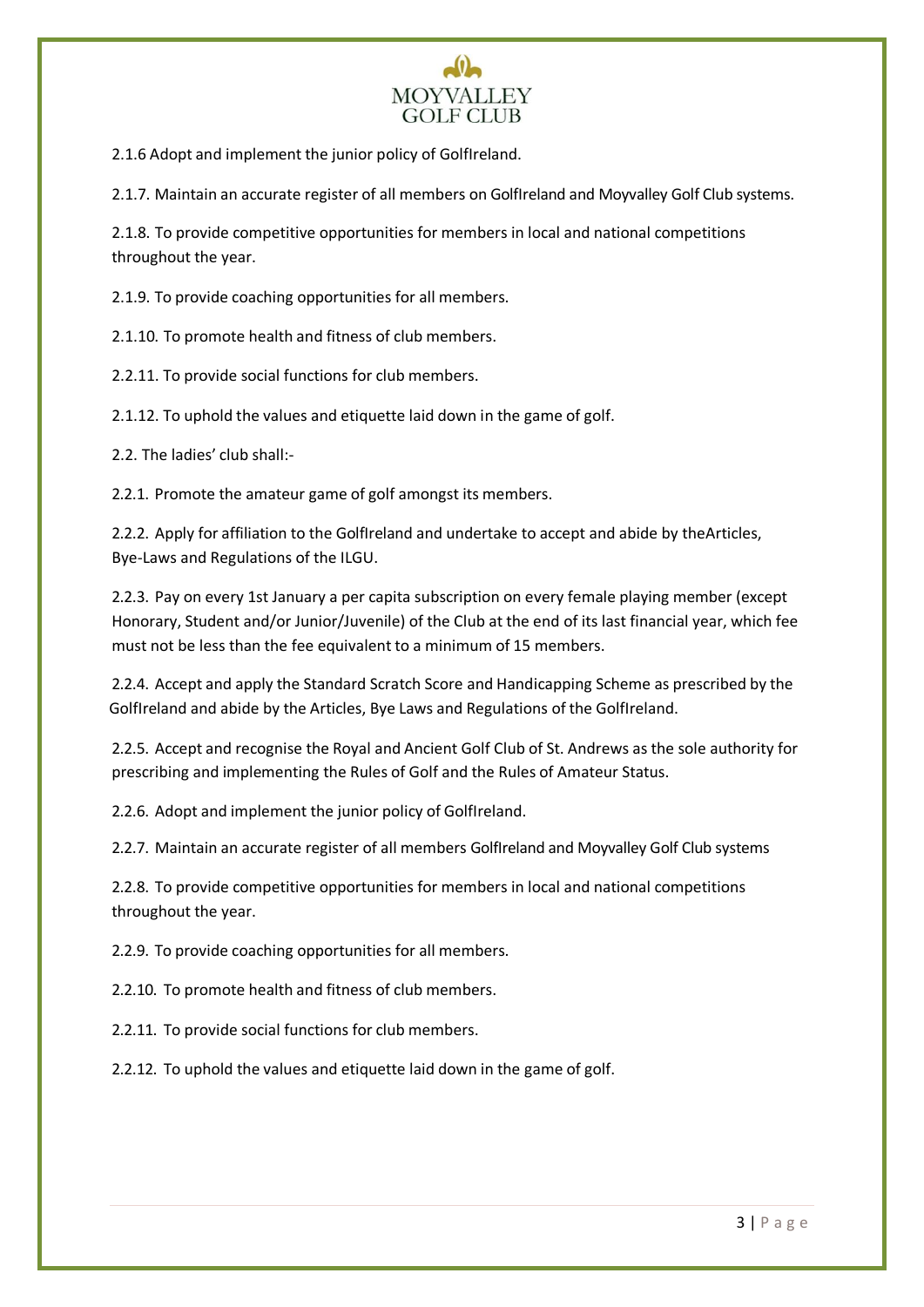

# <span id="page-4-0"></span>**3. Membership**

3.0 Application for membership of Moyvalley Golf Club shall be made on the prescribed form which shall be signed by the applicant. All applications will be treated with utmost privacy and information contained in the Application will not be passed on to third parties and will be used solely as a way of contacting applicants and members pertaining to club matters.

All applications will be processed by the Resort and successful applicants notified of their approval, what fees are due and payment options available. Membership is subject to review by the Resort at the end of every year, with the Resort reserving the right to refuse membership for the following year for existing members. This applies to all categories of membership or standing in the golf club.

The resort will notify the members that have had their application refused on review by the Resort before membership renewal is due.

3.1. The membership of both the men's club and ladies' club shall consist of amateur golfing players who are:

|                                         | <b>MEMBERSHIP CATEGORY</b>         | <b>VOTING RIGHTS</b>             |  |
|-----------------------------------------|------------------------------------|----------------------------------|--|
| 3.1.1                                   | Full Membership / Ordinary         | Y                                |  |
| 3.1.2                                   | Senior Membership                  | Υ                                |  |
| 3.1.3                                   | Intermediate Memberships           | v                                |  |
| (18 to 25 Year Old & 26 to 40-Year-Old) |                                    |                                  |  |
| 3.1.4                                   | <b>Family Membership</b>           | Y (excludes children/dependents) |  |
| 3.1.5                                   | 5 Day Membership                   | Ν                                |  |
| 3.1.6                                   | <b>Student Membership</b>          | N                                |  |
| 3.1.7                                   | Junior Membership                  | N                                |  |
| 3.1.8                                   | Corporate Membership               | Y (2 Nominated Persons)          |  |
| 3.1.9                                   | Beginners Membership Year 1        | v                                |  |
|                                         | 3.1.10 Beginners Membership Year 2 | v                                |  |

The categories of membership shall be as per a list of categories produced by the Owners. This list may be revised from time to time by the Owners, and may include new categories or eliminate one or some categories. The list shall be displayed in the Professional's shop, and on both the noticeboards in the gentlemen's and ladies locker rooms, and in any other place deemed suitable by the Owners.

3.2. The number of members electable to each category in each club shall initially be fixed in consultation with the Owner and any subsequent alteration will be by consent of the Owner.

3.3 Only those categories of members with voting rights and who have entitlement to playing rights on seven days per week within an adult membership category see table in 3.1 (excluding Junior & Student membership) shall be:

3.3.1. Entitled to attend and vote at all General and Special or Extraordinary General Meetings and

3.3.2. Entitled to nomination for and election to Office and General Committee in the respective clubs of which they are members.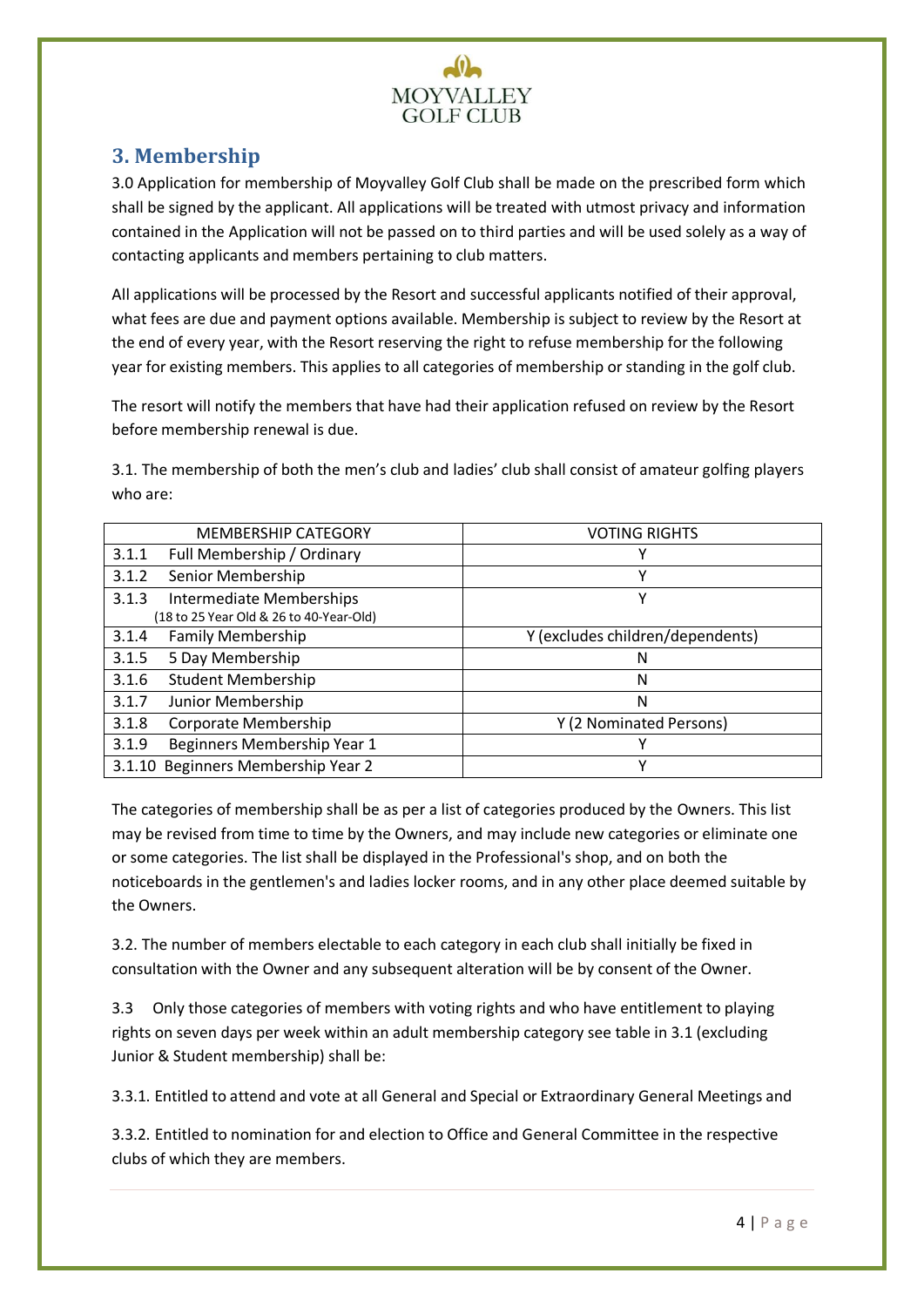

# <span id="page-5-0"></span>**4. Trustees**

4.1 The property of the Club shall be vested in Trustees. There shall be three Trustees of each Club. They shall be members of the Club for a period of not less than 3 years standing, who are entitled to attend and vote at General Meetings.

4.1.1 They are nominated by Committee annually and approved by the members properly convened in a General Meeting.

4.1.2 Trustee (Men's Club) cannot be a current member of Committee (Men's Club) and in the event of election to or co-opt to Committee they must resign as a Trustee.

4.2 A Trustee may hold a five year consecutive term. Trustee nomination reviewed annually at AGM.

4.2.1 Trustee will hold office for five year term unless he/she resigns, ceases to be a member of the club or is removed from office by resolution of the members at a General Meeting.

4.2.2 Any vacancy which occurs shall be filled at the next A.G.M of the club.

4.3. The Licence of the Facilities to be granted by the Owner to the Club shall be executed for and on behalf of the Club by the Trustees and shall be held by them or their successors in office for and on behalf of the Club.

4.4. Trustees shall abide by the Trustee agreement between themselves and the Men's & Ladies Clubs

4.5 The Trustees shall be kept informed by the Club Committee by providing them with regular Financial Reports. A majority of Trustees may request and shall be granted a meeting with the Club Committee within fourteen days of such request.

# <span id="page-5-1"></span>**5. Officers**

5.1 The officers of both Clubs shall be the President, Captain (the Men's Captain, the Ladies Captain) Honorary Secretary, Vice Captain, Honorary Treasurer, Honorary Handicap Secretary, Competition Secretary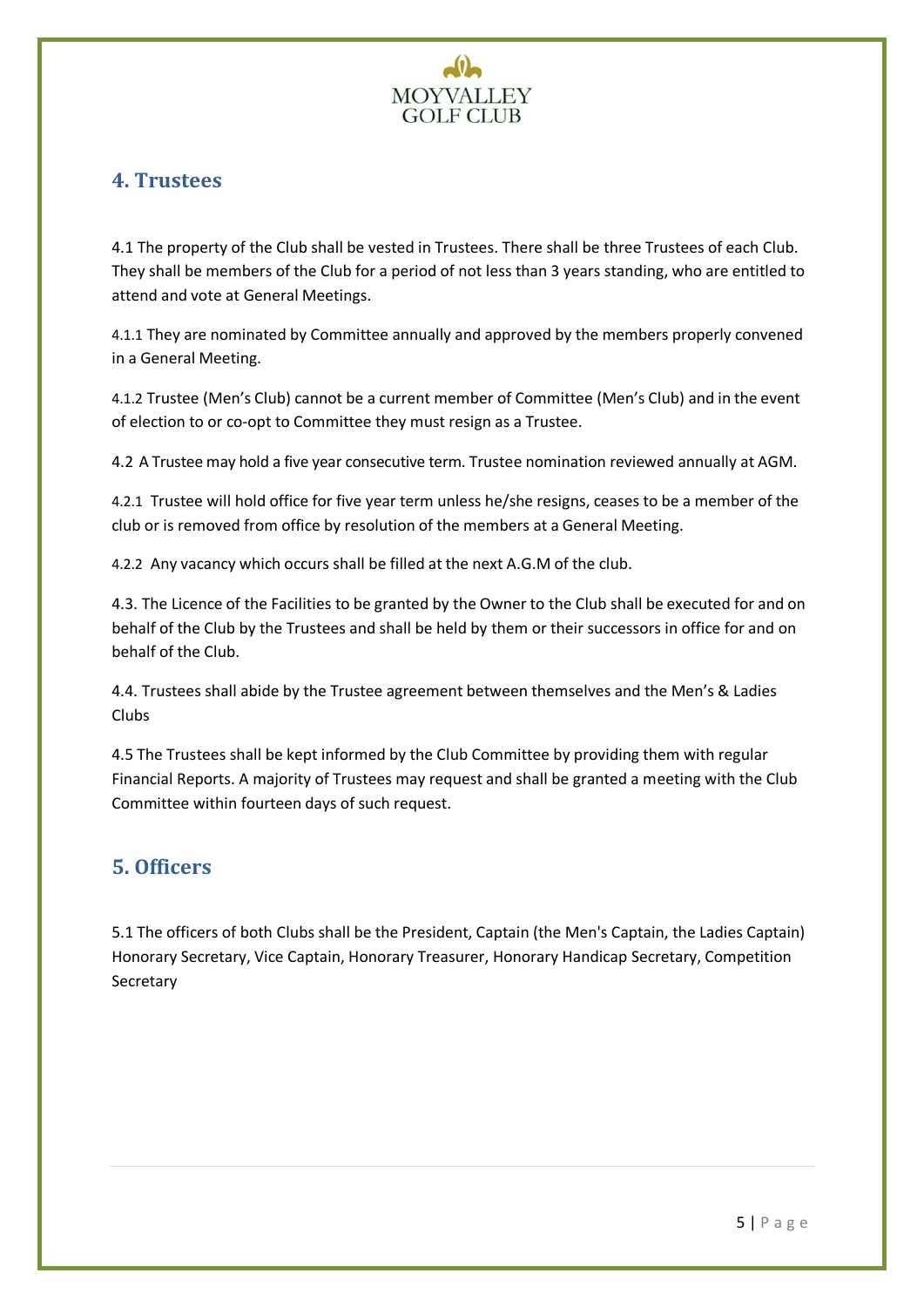

# <span id="page-6-0"></span>**6. Management**

6.1. The business and affairs of the respective men's and ladies' clubs shall be under the jurisdiction and control of a General Committee (respectively referred to as "the men's committee" and "the ladies' committee") consisting of the Officers of that club and other ordinary Committee Members as elected at AGM (minimum three to a maximum seven Ordinary Committee Members excluding Ex Officio Position).

6.2. The Committees may exercise its powers notwithstanding that there might be a vacancy in its membership.

6.3 At meetings of the committee (The Men's Club & The Ladies Club) half plus one of those entitled to attend and vote shall form a quorum. All votes at any committee meeting must have a simple majority vote to be carried.

6.4. At committee meetings the chair shall be taken by the Captain or, if absent, by the Vice Captain. In the absence of both of these officers those in attendance shall elect a Chairperson.

6.5. The Chairperson at a meeting shall, in addition to a deliberate vote, have, and shall exercise, a casting vote.

# <span id="page-6-1"></span>**7. Elections, Officers and Committees**

7.1. The Captain of the respective clubs shall retire after one year's service and become Ex-Officio. The Captain shall be succeeded by the Vice Captain unless members at AGM vote that the outgoing Captain should serve in that capacity for a longer period. In such event the tenure of office of the Vice-Captain shall be extended for a similar period.

7.2. The President of the respective clubs shall retire after two year(s) service and shall be succeeded by the elected nominee at the AGM. The President shall have the option to resign from the position after one year's service.

Nominees for President must be a voting member from either Club (Men's or Ladies Club) and be a member of the Golf Club for at least five years or an Owner / Director of Moyvalley Golf Club & Resort.

7.3. The other Officers and committee members of each club shall retire annually and shall be eligible for re-election. The Honorary Officers of Moyvalley Mens Club and the Ordinary Members of Men's Club Committee shall retire annually and shall be eligible for re-election, provided always that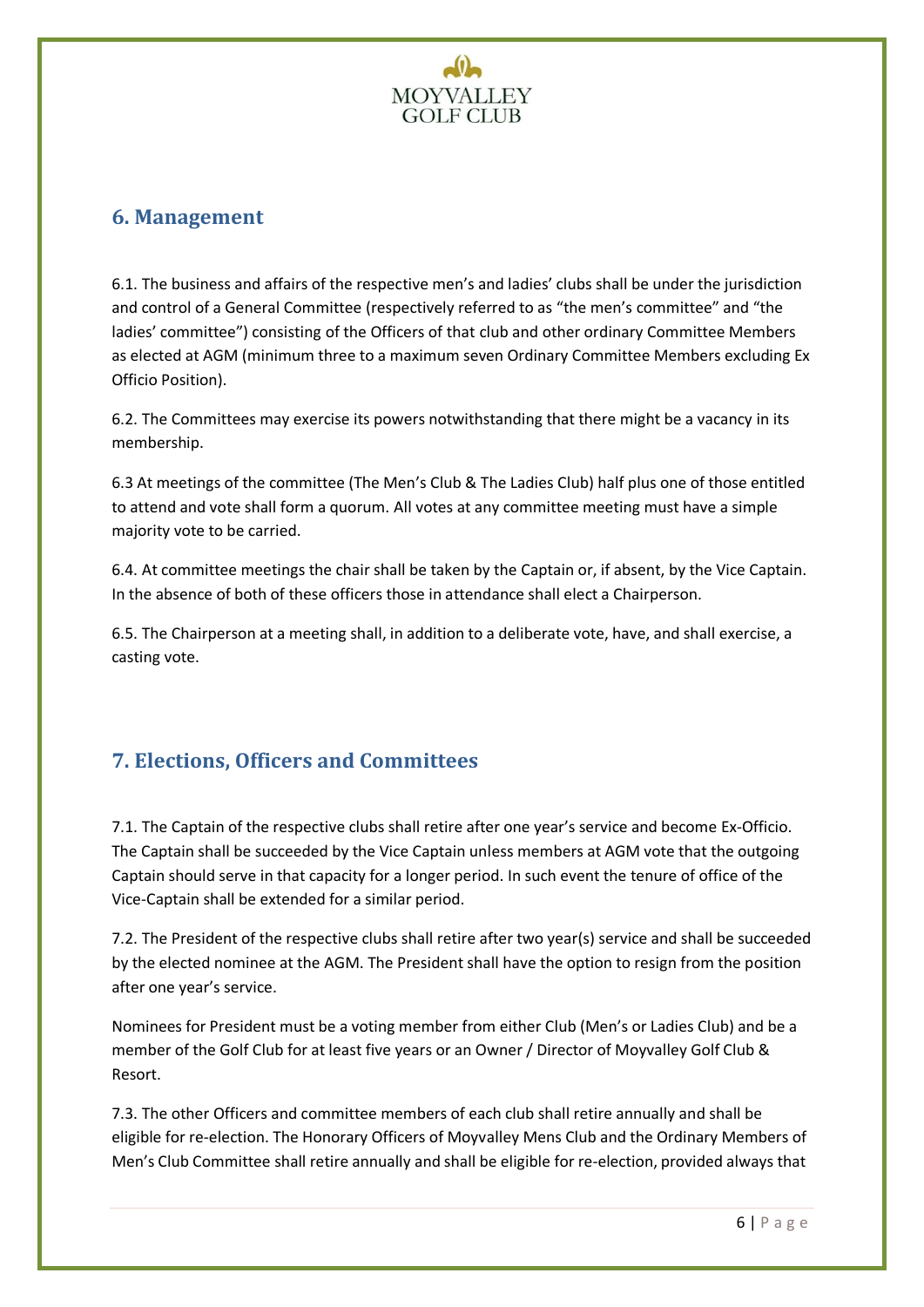# **MOYVALLEY GOLF CLUB**

the same Officer / Executive Committee ranking shall not be held by the same person for more than five consecutive years.

7.4. No member shall serve on a committee for a period longer than nine consecutive years. After a lapse of one year such members may again be nominated.

7.5. The election of Office Bearers, Members of the general Committees and Accountants of both clubs shall be made at the respective AGMs.

7.6. Nominations (with the consent of the Nominee) for election to any Honorary office or as an Ordinary member of Committee shall be made:-

7.6.1. By the general Committee of the club concerned.

7.6.2. By any two Ordinary Members of the club concerned.

7.6.3. All nominations shall be given to the Honorary Secretary of the club concerned at least 14 days prior to the AGM.

7.7. A complete list of Nominees together with their proposers and seconders must be posted on the club notice board for at least seven days prior to the date of the particular AGM.

7.8. The respective Committees shall have power to fill vacancies in any of these offices (including membership of its Committee) during any year. The persons so appointed shall hold office until the next AGM.

7.9. At any General Meeting, if the election of a continuing member of the Committee to a position as an Office Bearer will leave a vacancy on the Committee, then such vacancy shall be filled at that Annual General Meeting from candidates already nominated for membership of the Committee.

7.10. The office of any Office Bearer shall be vacated by such Office Bearer resigning therefrom or on ceasing to be a member of the Club or being removed by a resolution at an Annual General Meeting.

## <span id="page-7-0"></span>**8. Committee Meetings**

8.1. Scheduled Meetings of the Committee shall be held no less than ten times per annum.

8.2. Upon a requisition signed by not less than three members of a Committee stating the nature of the business to be transacted, the Captain or Honorary Secretary of the Club shall call a Special Meeting of such Committee for the consideration thereof; and if the Officers designated above neglect or refuse to call such a Meeting within seven days the same may be convened by notice signed by four members of such Committee.

# <span id="page-7-1"></span>**9. Owner's staff**

9.1. The Committee of the Club shall co-operate with such staff as are employed by the Owner in the maintenance, service and upkeep of the Course and Clubhouse and shall direct the members to facilitate such staff in the execution of their duties in the interest of both the Owner and the Club.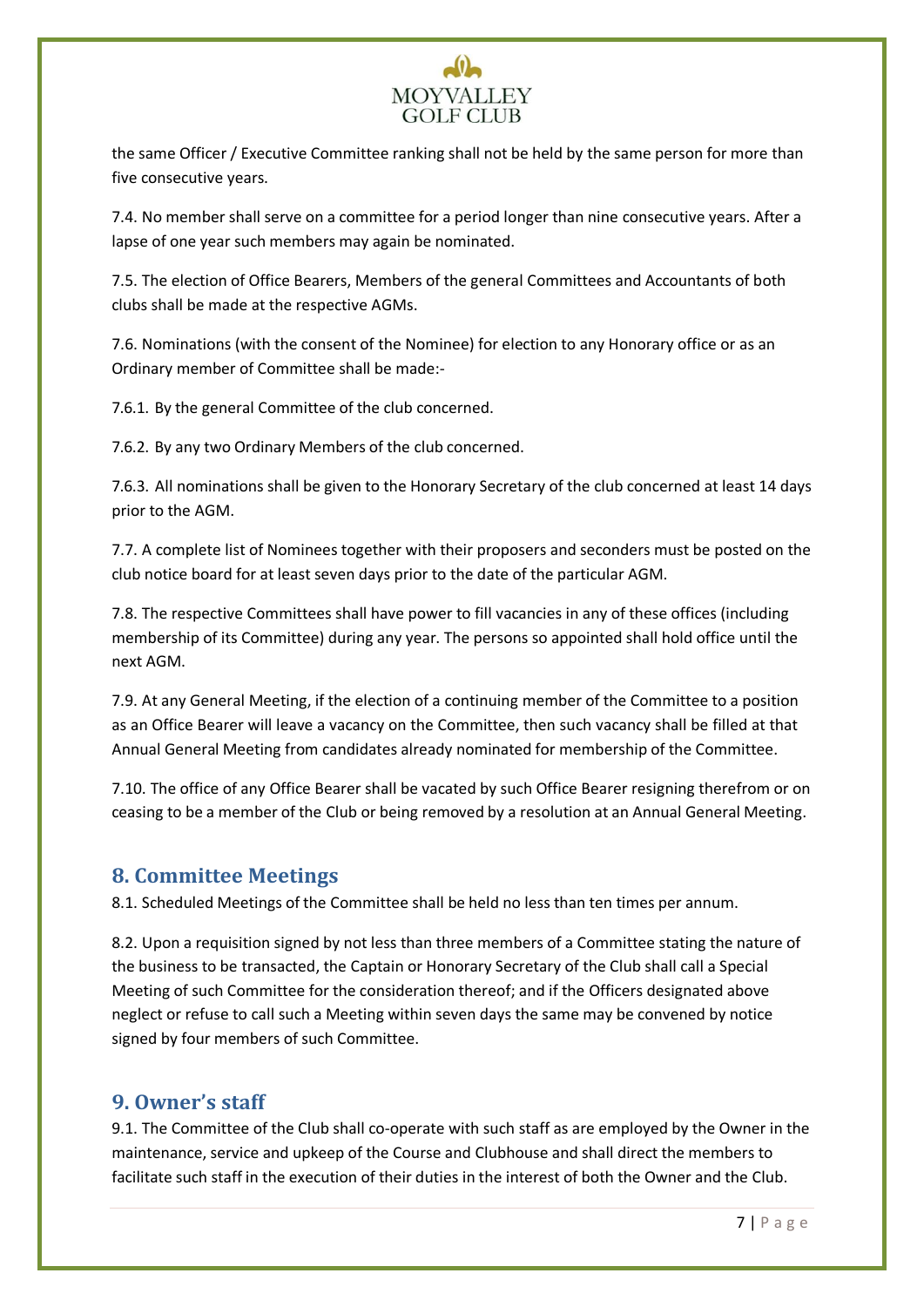

## <span id="page-8-0"></span>**10. Liaison Committee**

10.1. The members of the Liaison Committee shall comprise 4 members of the Men's committee, i.e. Captain, Vice Captain, Treasurer & Secretary and 4 members from the Ladies Committee. This Committee shall elect its own Chairperson from amongst its members who in addition to a deliberate vote shall also have a casting vote.

10.2. The Liaison Committee shall:-

10.2.1. Make and from time to alter, such Bye-Laws and Regulations as are considered necessary in the interest of the members of both Clubs and is agreed from time to time with the Owner.

10.2.2. Make such Local Rules (provided they are not at variance with the rules of Golf) and Regulations for the use of the Course as required and as agreed from time to time with the Owner.

10.2.3. Every member of every category and every visitor introduced by a member shall be subject to, and must comply with, all Rules, Bye-Laws and Regulations in force.

# <span id="page-8-1"></span>**11. Appointment of Sub-Committees**

11.1. The Committee shall have power to appoint Sub-Committees and to define the scope of their authority and to delegate and confer on such Committees the powers necessary for the discharge of the function or functions for which such Sub-Committee was formed.

11.1.1 Each Sub-Committee shall retire annually on the date of the Annual General Meeting of its respective Club or earlier when the function for which it was appointed is completed.

11.1.2 The Chairperson of each Sub-Committee shall, in addition to a deliberate vote, have, and shall exercise a casting vote.

11.1.3 All sub committees and their membership must be approved by the Committee prior to appointment.

11.2. The quorum of each Sub-Committee shall be defined at the time of appointment.

11.3. The men's and the ladies' club as of right and obligation under the Standard Scratch Score and Handicapping Scheme of GolfIreland shall each appoint a Handicap Committee to administer the rights and obligations involved with this scheme as set forth therein. The Handicap Sub- Committee shall consist of five members of the General Committees of the respective clubs and the Chairperson shall be the Honorary Handicapping Secretary of the respectiveclub and its quorum shall be three.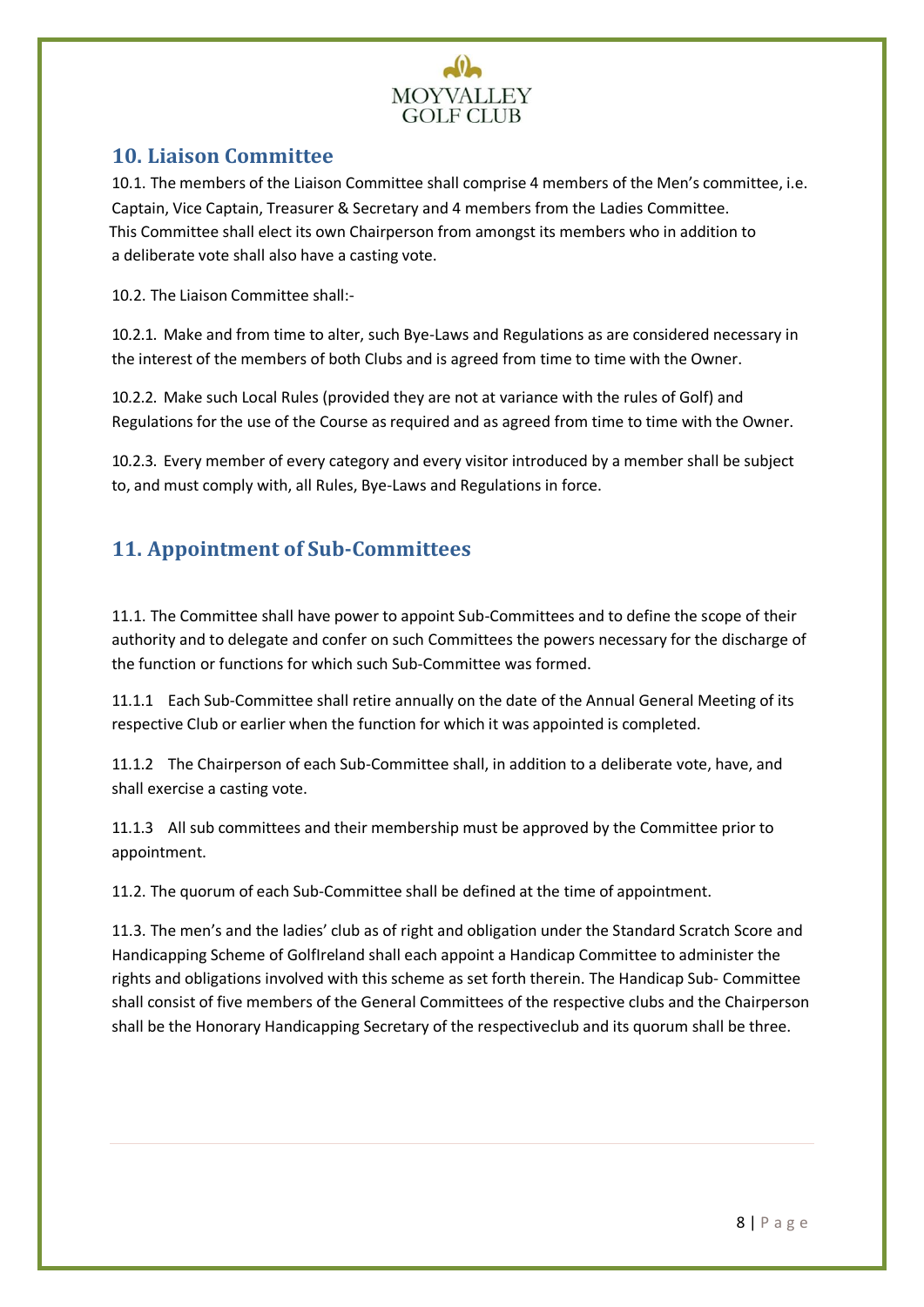

# <span id="page-9-0"></span>**12. Administration**

12.1. The Club shall be administered as follows:-

12.1.1. The Honorary Secretary of the Club shall be responsible for the everyday affairs of the club except such duties which are specifically assigned to another Officer of the Club.

12.1.2. All written complaints concerning matters under the jurisdiction and control of the Committee of the Club shall be primarily referred to the Honorary Secretary who, if unable to resolve same, shall place the complaint on the agenda for the next Meeting of the Committee for investigation and decision.

#### <span id="page-9-1"></span>**13. Finance**

13.1. The financial affairs of the Club shall be administered as follows:-

13.1.1. The Honorary Treasurer shall keep full and detailed accounts, books and records, showing the financial affairs, receipts and disbursements of the Club.

13.1.2. The Banking Account shall be kept in the name of the Club (and clearly identified as such) in such Bank as the Committee may, from time to time determine. All cheques shall be signed and authorised by resolution of the Committee.

13.1.3. The Committee in conjunction with the Owner shall collect and remit to GolfIreland the annual per capita subscription and Provincial Levies onmembers as required by the Bye-Laws of GolfIreland. The Committee shall be responsible for ensuring all members pay their subscriptions in full.

13.1.4. The Owner shall be entitled to entry fees as per license agreement. Club and Open competitions carried out on the Club shall only be arranged by the Committee in consultation with and with the written prior consent of the Owner.

13.1.5. The committee shall meet with the trustees prior to the respected clubs A.G.M.'s for the review of the annual Financial Statements. The General Committees shall present at these meetings to the Trustees detailed finance reports for the respected clubs for their analysis, review, clarification and approval.

13.1.6. The Honorary Treasurer shall issue the financial statements of the affairs of the Club for the financial year end, for consideration by the Committee and for presentation and approval by the members at the Annual General Meeting which will be held before the last day in February.

13.1.7. The Club shall not affect any borrowings whatsoever without the prior written approval of the Trustees.

13.1.8. All or any legal liabilities of the Trustees, acting as such shall be fully indemnified and reimbursed by the Club and its members.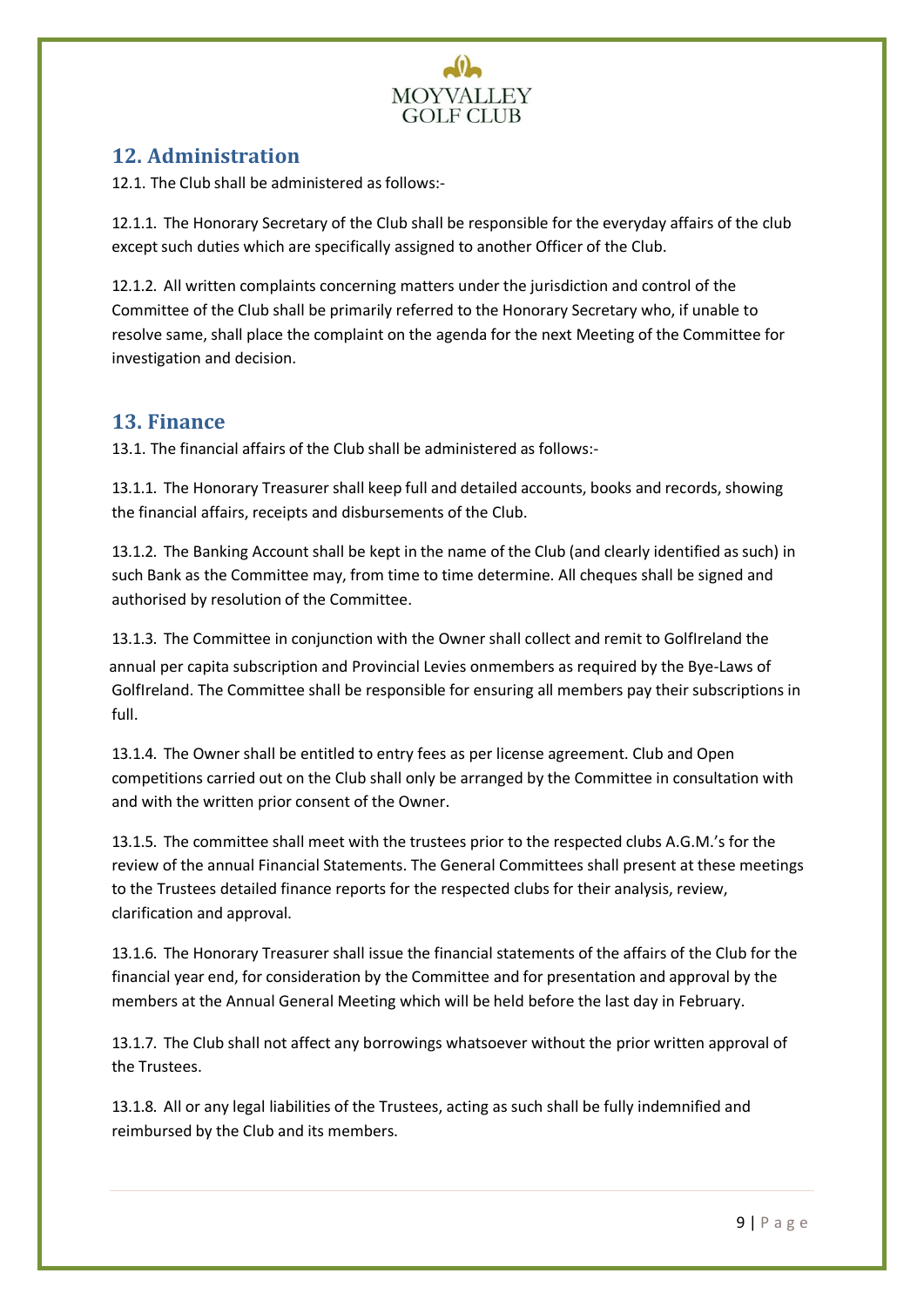

13.1.9. All or any expenses incurred by the Trustees, acting as such, shall be reimbursed to them by the Club, upon production of the usual appropriate vouchers in respect thereof.

## <span id="page-10-0"></span>**14. Election of Members**

14.1. The Members shall be such persons as the Owner shall from time to time nominate provided that each such Member shall have paid up to date any membership joining fee and shall have paid his or her annual subscription and appropriate Golfireland Levy & Insurance.

# <span id="page-10-1"></span>**15. Categories of Membership**

15.1. Voting and non-voting members may be elected to the Club.

15.2. The following shall be voting members:-

15.2.1. Categories listed in 3.3 who have paid the Entrance Fee (if any) and Annual Subscription and any Levy to the Owner, collectively referred as the Annual Golf Club Subscription, shall be entitled to attend and vote at all Annual General and all Special General Meetings of the Club.

15.3. All other membership categories (as designated in annual published list) shall be non-voting members of the Club. All members in these categories, except Honorary Members, shall be required to pay the Annual Subscription applicable to each category.

# <span id="page-10-2"></span>**16. Annual Club Subscription and Fees**

16.1. All categories of member shall be obliged to pay an Annual Membership Subscription as prescribed, in addition to an annual F&B Levy or a course levy (if any) and entrance fees (if any)

16.2. The amount of the annual subscription, annual F&B levy and entrance fees (if any) shall be determined by the Owner having informed the Committees of each of the Clubs minimum one month before year end.

16.3. All subscriptions shall be payable from the 1st March each year unless other deadline dates agreed and applied by Resort Management.

16.4. Any member whose club subscription and any levy are not paid in full by 1st May each year or who has not commence a direct debit mandate by that date shall be ineligible to compete in Club or open competitions, to enter championships or tournaments or to represent the Golf Club. Membership payments deadline dates may vary dependent on first year joining date however all members must be up to date with payment structure as agreed with Resort Management. Failure to maintain up to date payments will result in immediate membership suspension.

The Committees may re-elect such member without re-nomination or re-posting, within 12 months from the date when the Club subscription and course fees become due. This is subject to payment of all subscriptions and fees due in full to the Resort or Golf Club, and additional penalty of €50.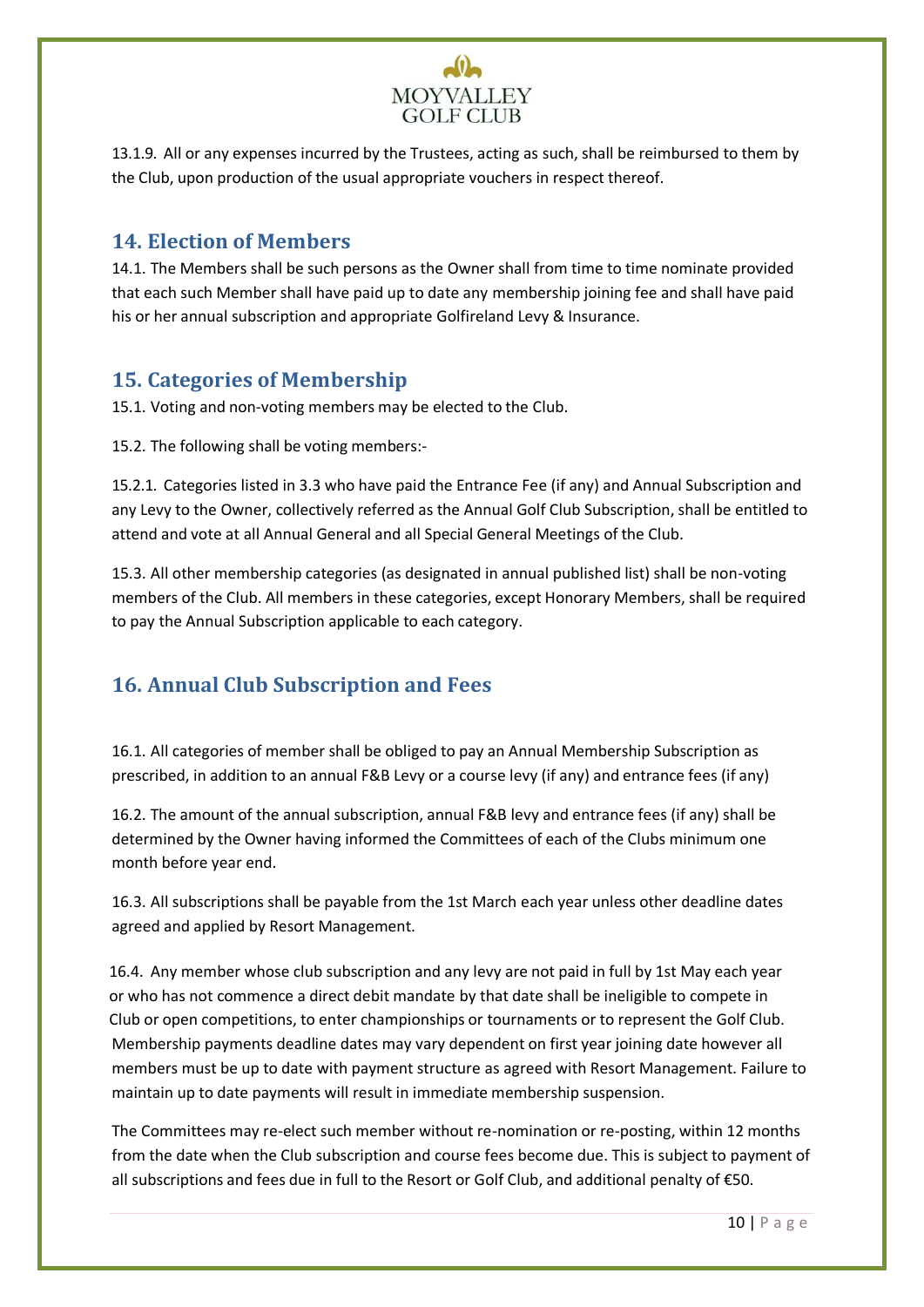

#### <span id="page-11-0"></span>**17. Visitors**

17.1. Prior to playing on the Course, a visitor introduced by a member shall pay the appropriate Green Fee.

# <span id="page-11-1"></span>**18. Misconduct Suspension and Expulsion of Members**

18.1. Any allegation of misconduct by a member must be submitted in writing to the Honorary Secretary of the respective Golf Club(s) as outlined in Moyvalley Code of Ethics & Behaviour Policy. The Committee shall upon receipt of such an allegation make such enquiries as are considered necessary to obtain all relevant details to investigation this allegation fully or the Committee may upon agreement of the Committee submit the allegation to the Ethics Sub Committee for full investigation process.

18.2 Post completion of an investigation against any allegation of misconduct, this information shall be presented to the Committee which shall, in meeting, review the findings and will decide on sanction (if any) or recommendation as permissible and described within the Moyvalley Code of Ethics & Behaviour Policy. A majority vote of two thirds (⅔) of the Committee is required to apply any sanction to a member.

18.3 When the Committee has resolved that a member be suspended from the Golf Club the Committee will inform the Resort Management of such a development.

18.4 When the Committee has resolved that a member be suspended or recommends expulsion, such Member shall, within seven days of the date of decision, be given notice in writing by the Honorary Secretary of the decision of the Committee, by post and or e-mail, or by delivery of such notice to there last known address. Such person(s) shall have the right to appeal against the decision, within fourteen days of the date of the decision. The appeal shall be made in writing to the Honorary Secretary.

18.5 A decision of the Committee under this Rule shall stand unless and until a notice of appeal is received. Notice of appeal must be received in writing to the Honorary Secretary of the respective Clubs no later than 14 Days from the date of decision indicated.

18.6 Provided notice of an appeal has been received, the expulsion or suspension shall not take effect for 28 Days (calendar days) and during this period an Appeals Meeting with Resort Management will be scheduled to occur and all parties informed of such meeting. The Member shall have the right to have their appeal heard by a General Manager of the Resort and or Resort Director or their designate. Resort Management will convene the meeting and will invite the member(s) and representatives from the respective Club Executive to attend.

18.7 Resort Management decision post appeals meeting will be advised in writing within 7 calendar days of the Appeals Meeting. Resort Management decision will be final in terms of Appeal against suspension or expulsion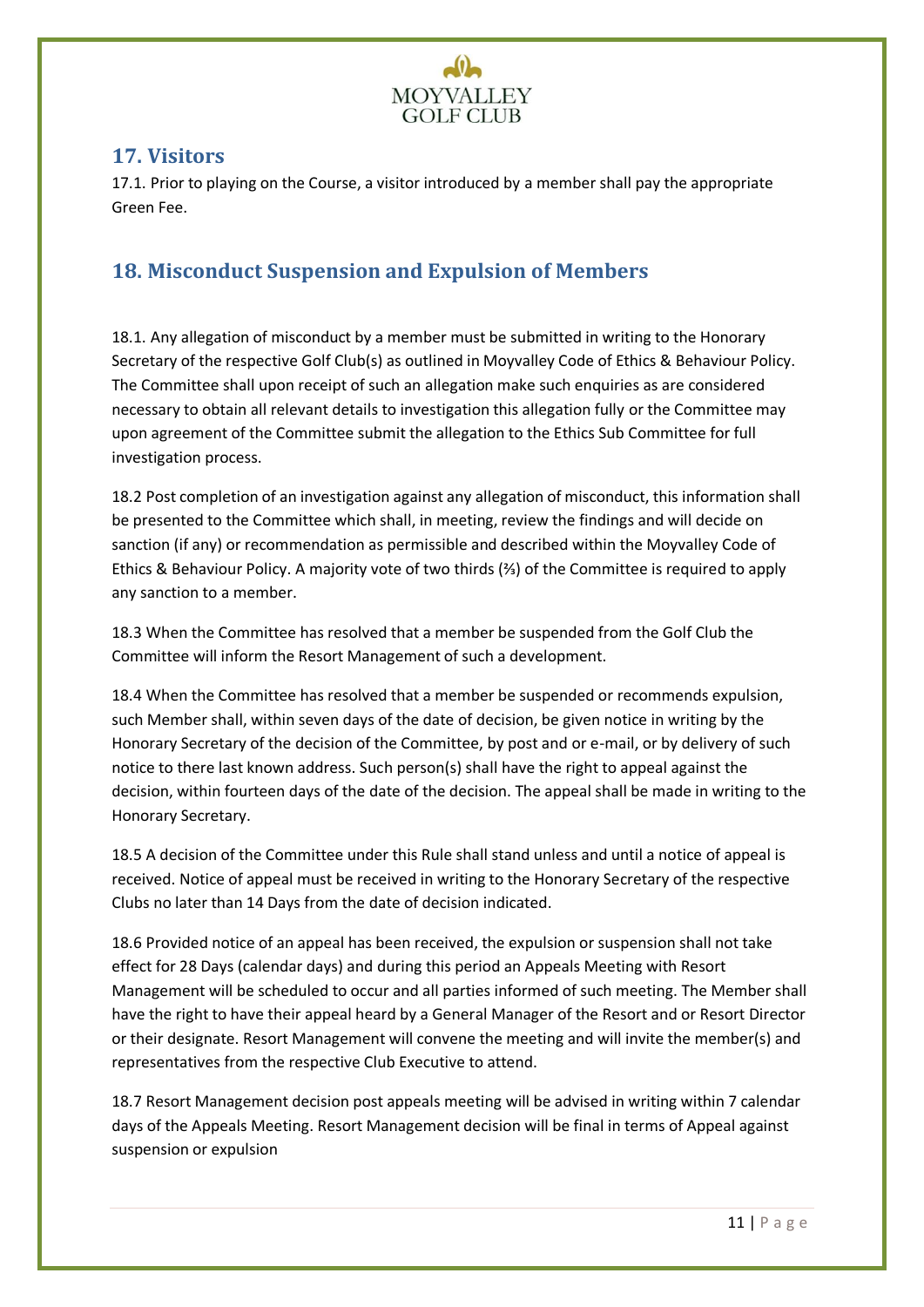# **MOYVALLEY GOLF CLUB**

18.8 Any member who breaches the Code of Ethics and Behaviour Rules at Moyvalley Golf Club and having been requested to explain their conduct or attend a meeting convened for such purpose with Club Committee or Club Executive (from the respective Clubs Moyvalley Men's Club or Ladies Golf Club) or Resort Management and refuses to participate:

- via disengagement or delay fails to actively or positively engage with Club Committee
- Refuses to engage in the Ethics Process of the Golf Club or attend a meeting with the Committee or Resort Management aligned to a matter of discipline or behaviour will consequently be subject to suspension from the Golf Club.

The Committee may suspend the member(s), provided that not less than two thirds (⅔) of the Members of the Committee and voting for such a course of action is recorded.

18.9. During the period of suspension the Member shall not be entitled:-

18.9.1. To any of the privileges of the Clubhouse or Course afforded to

Members, save only to attend any General Meeting which may be held during the period of his suspension.

18.9.2. He shall not be entitled to the refund or rebate of the whole or any part of his annual subscription or other sum paid or payable to the Club in respect of the year during which the suspension occurs.

18.10. A person who has been expelled from Membership shall not be entitled:-

18.10.1. To any of the privileges of the Clubhouse or Course afforded to Members.

18.10.2. To the refund or rebate of the whole or any part of his annual subscription or other sum paid or payable by him to the Club in respect of the year during which the expulsion occurs.

18.11 All voting under this rule shall be by show of hands unless if agreed via a majority vote in advance of any such vote to conduct voting under this rule via a secret ballot.

# <span id="page-12-0"></span>**19. General Meetings**

- 19.1. The Annual General Meeting of the respective Clubs shall save in exceptional circumstances, be held before the last day of February for receiving the Club Committees Annual Report, the Financial Statement for the previous financial year end, the electing of Office Bearers, Members of the Committee and Accountants, revising the Rules, and transacting such other business of the Club as may be on the Agenda.
- 19.2. Fourteen day's notice , at least, of such an Annual General Meeting shall be given to Members of the Club who are the only persons entitled to attend and vote (REF CLAUSE 3.3) at an Annual General Meeting of the Club.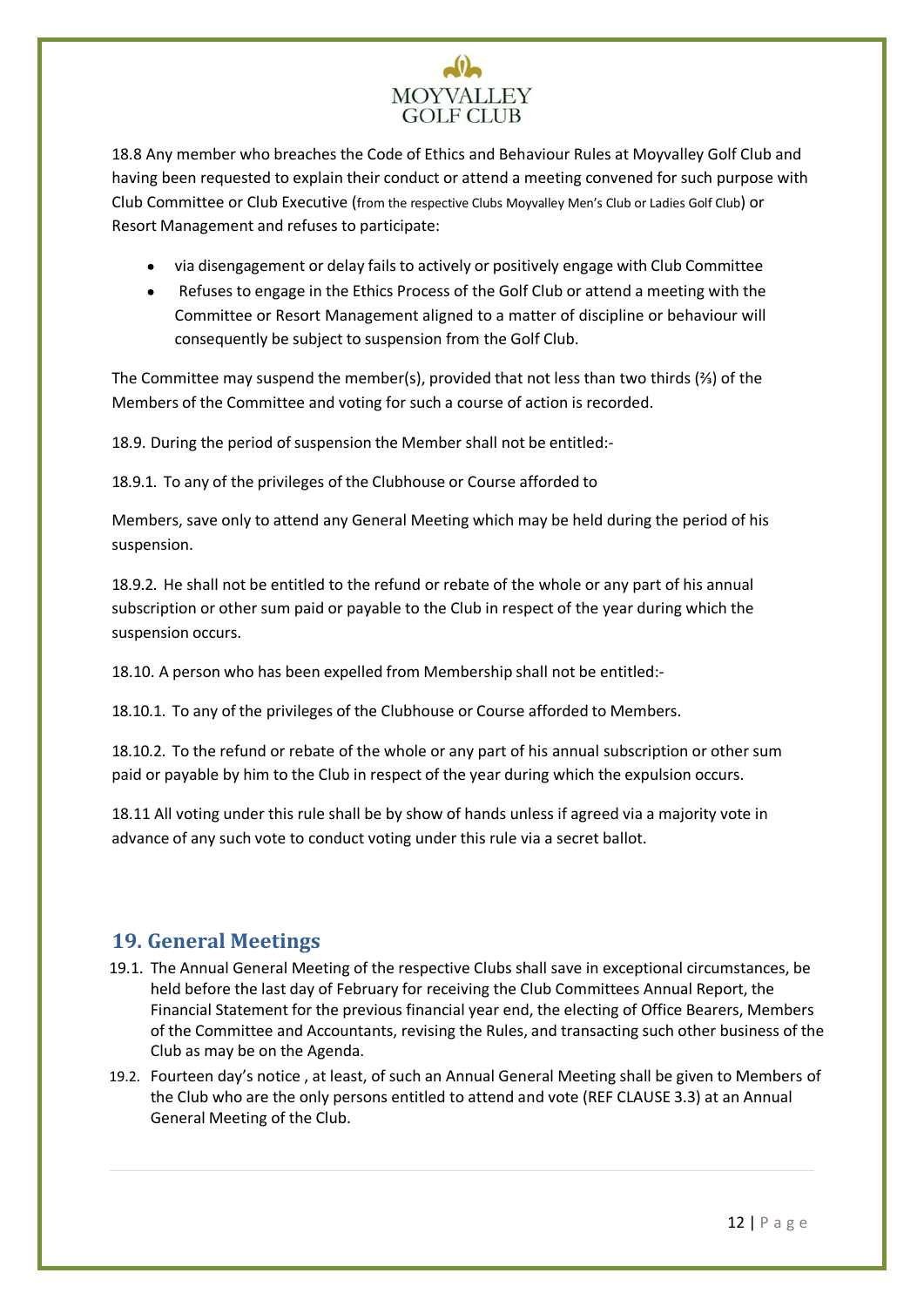# **MOYVALLEY GOLF CLUB**

19.3. Such notice shall be posted on the Notice Board. This shall be considered sufficient intimation to the Members of the Meeting

*19.4* Any General Meeting shall not start before 6.00pm on Weekdays. The Committee has the authority to set a time for Any General Meetings on Weekends.

19.5. Notices of Motion and Nominations of Officers and Members of the General Committee must be made to the Honorary Secretary in writing at least fourteen days before the date of such meeting.

19.6. Such Notices and Nominations shall be promptly posted in the Members Notice Board in the locker room of the Clubhouse.

19.7. Notices of Motions and Nominations not made as required cannot be considered at the Annual General Meeting.

19.8 At least thirty members present and entitled to vote at such meeting will form a Quorum.

# **20. Special General Meeting**

20.1 Special or Extraordinary General Meetings of the Club may be called at any time by direction of the Club or on a requisition to the Honorary Secretary signed by at least thirty members entitled to

vote at such Meeting, stating the business to be brought forward and this matter will be the only

business considered at that meeting.

20.2 On receipt of such requisition it shall be the duty of the Committee of the Club to have a General Meeting called without delay and failing notice, calling such Meeting being issued by direction of the Committee within fourteen days after receipt of the requisition by the HonorarySecretary. Any thirty members who have signed the requisition may issue notice of a General Meeting, which notice shall be sufficient if published in three consecutive issues of the daily newspaper circulating in the locality of the Club at least ten days before the date fixed for such Meeting.

## <span id="page-13-0"></span>**21. Chairman at General Meeting**

21.1. The Captain, or if absent, the President, shall preside at all General Meetings of the Club.

21.2. If any of the foregoing Officers are absent or decline to preside, any other Chairman may be appointed by the Meeting.

21.3. Each Chairman in addition to a deliberative vote shall have, and shall exercise a casting vote.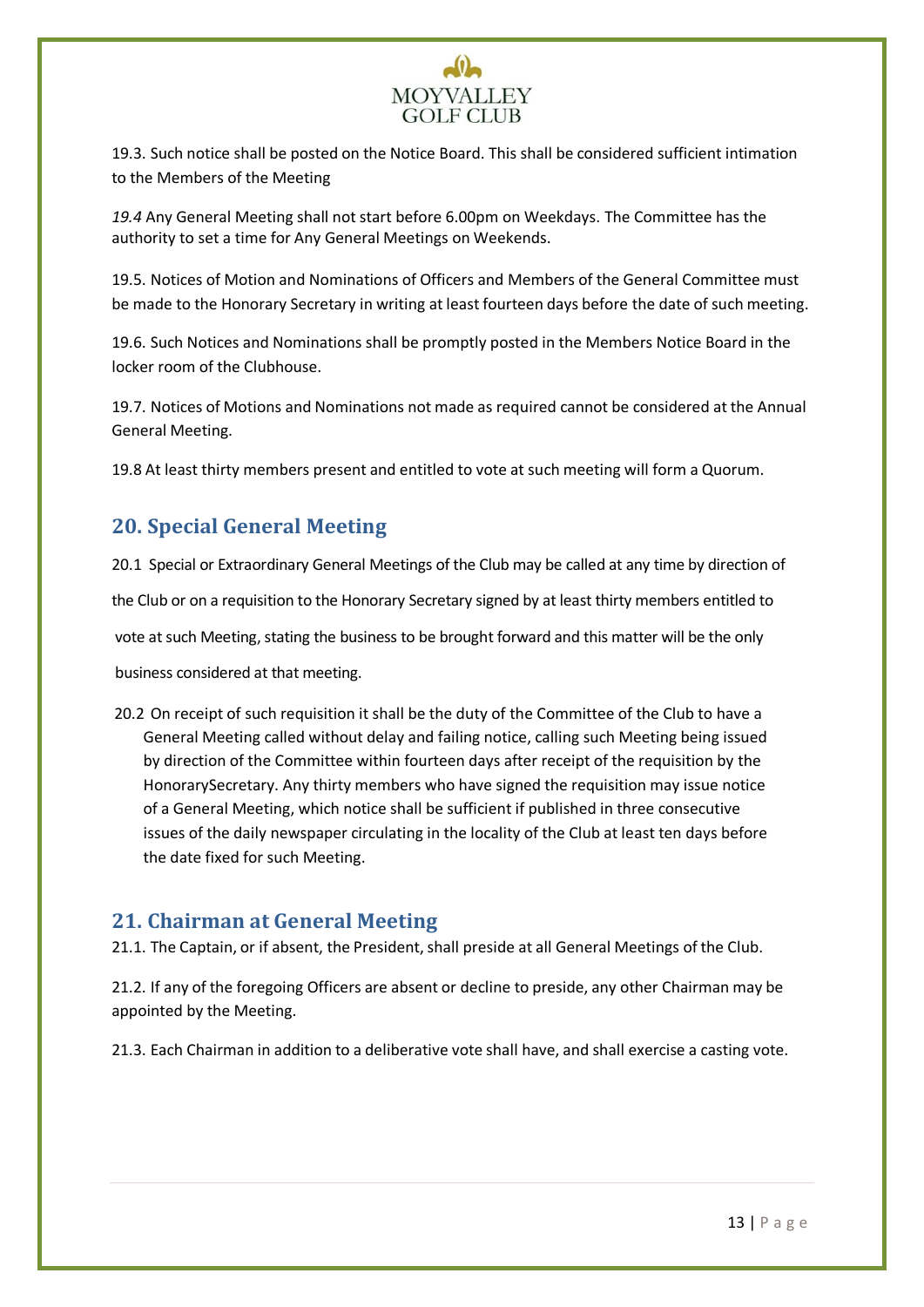

# <span id="page-14-0"></span>**22. Notice of General Meetings**

22.1. Fourteen day's notice of every General Meeting convened by order of a Committee shall be given to members entitled to vote by a circular specifying the time and place of such meeting and the business to be transacted.

22.2. All notices calling such Meetings may be sent by email and notice board notification and issue of such notice to the members is deemed to have been served.

# <span id="page-14-1"></span>**23. Mode of Voting at General Meeting**

23.1. No proxies shall be allowed.

23.2. Voting shall be either by a show of hands or by ballot.

23.3. Ballot shall mean a vote on voting paper.

23.4. A majority of one shall be sufficient to decide any question under discussion unless a greater majority is required by some other Club Rule.

23.5. In the event of a tie, the Chairman shall have and shall exercise a casting vote

23.6. If any member at a General Meeting propose that the mode of voting on any particular matter should be by ballot and this is seconded by another member ,the question of whether voting should be by a show of hands or by ballot, shall be decided by a show of hands.

23.7. An election of candidates for membership of the Committee shall be by ballot and all members voting must vote for the full number of candidates for whom there are vacancies, otherwise such voting paper is invalid.

# <span id="page-14-2"></span>**24. Meeting Minutes**

24.1. The Club shall keep:-

24.2 The Honorary Secretary, or another member authorised by the committee, shall record minutes of all General Meetings and all Committee meetings.

24.3 The respective minutes for the previous meeting shall be produced in writing and distributed to all attendees before the start of a meeting and during the meeting, as a record of acceptance, shall be proposed and seconded and signed by the Chairman of the meeting, if accepted as a true and accurate account. Any amendments shall be made and recorded before signing by the chairman of the meeting.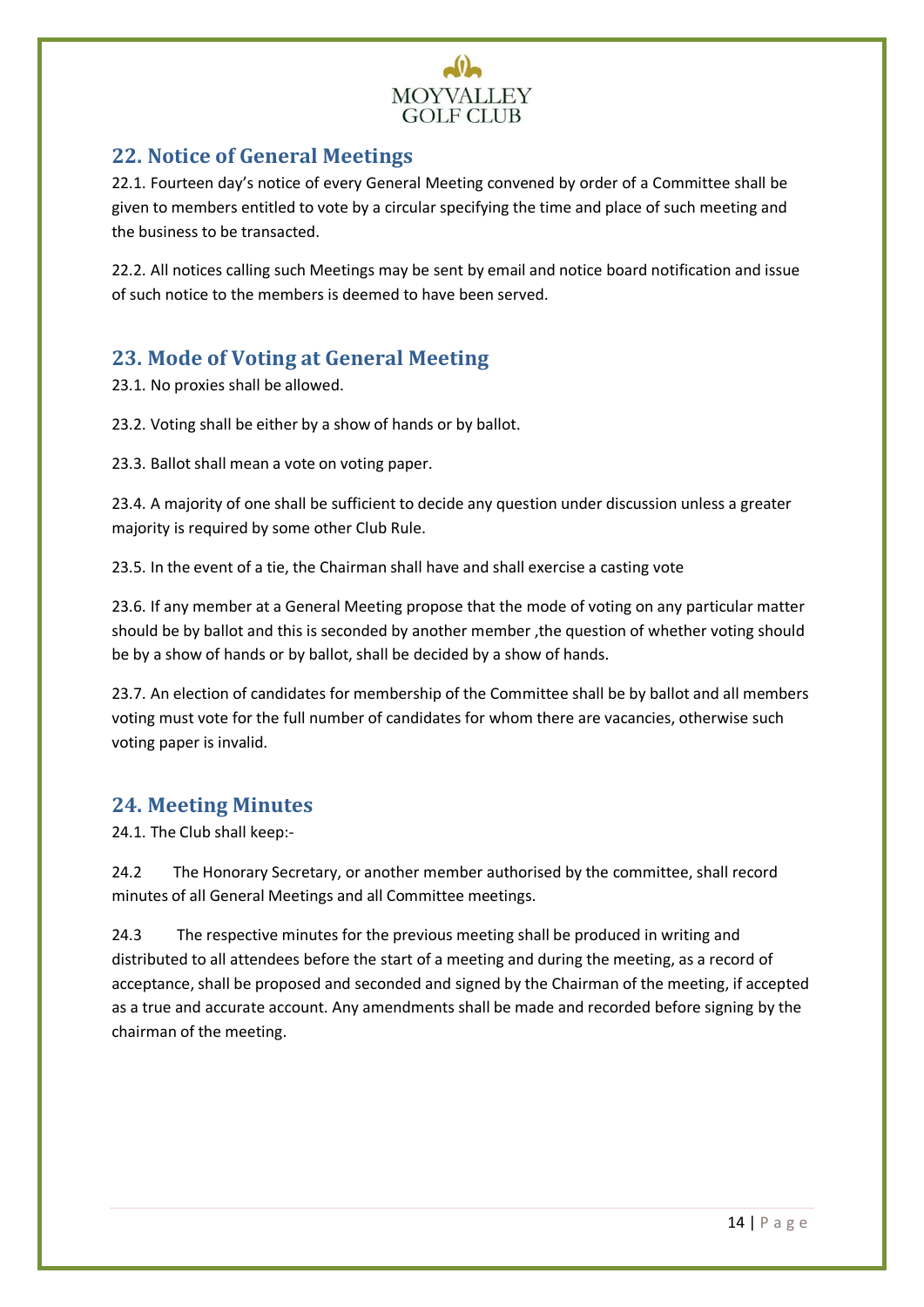

# <span id="page-15-0"></span>**25. Playing Facilities**

25.1 The Owner in consultation with the Club, shall decide the days and times when it shall have the use of the Course. All other times required by the Club shall be by agreement with the Owner

## <span id="page-15-1"></span>**26. Personal Property**

26.1. The Club shall not be responsible for any personal belongings of members or members visitors brought to, kept at, or left on the Facilities of the Club (either in the Clubhouse or outside in the Car Park or on the Course). Such personal belongings shall be at the sole risk of the owners thereof, and neither the Club nor any Committee thereof, shall be responsible for any loss or damage thereto, howsoever arising: but this rule shall not prejudice any claims by the Club or the owners of the property against Insurance Companies in case of fire, or when otherwise covered by Insurance. In addition the members shall have due regard for any relevant conditions imposed by the owner of the facilities.

# <span id="page-15-2"></span>**27. Change of Constitution and Rules**

27.1. No Rule of the Club shall be repealed or altered or new Rule made except at a General Meeting of the Club and by consent of the Owner. Thirty members present and entitled to vote at such meeting will form a Quorum and a two thirds (⅔) majority vote of those voting is required to repeal or alter or accept a new rule or a change in the Club Constitution.

Notice of the proposed changes and explanatory note must be sent to the Honorary Secretary with the names of the Proposer and Seconder attached at least three weeks previous to the Meeting at which same is to be considered.

27.2. No such Rule which directly or indirectly affects the rights and interests of the Owner can be repealed or altered or new Rule made without the prior written consent of the Owner.

- 27.3.The Honorary Secretary shall place the proposal on the Club Notice Board and put the item on the agenda for the next Meeting of the Club.
- 27.4. Any change in the Constitution of the Club which affects Rule 10. of the Constitution of the GolfIreland must be submitted to GolfIreland for approval prior to adoption.
- 27.5. Any change in the Constitution of the Club which affects Bye-Law 2 (conditions of affiliation) of the GolfIreland must be submitted to GolfIreland for approval prior to adoption.
- 27.6.Any changes in the Rules of the Club shall not be in conflict with the Constitution of the GolfIreland or the Articles, Bye Laws and Regulations of GolfIreland.

27.7 Any change in the Constitution of the Club must have a two thirds (⅔) majority vote of those in attendance entitled to vote and voting to be accepted and passed.